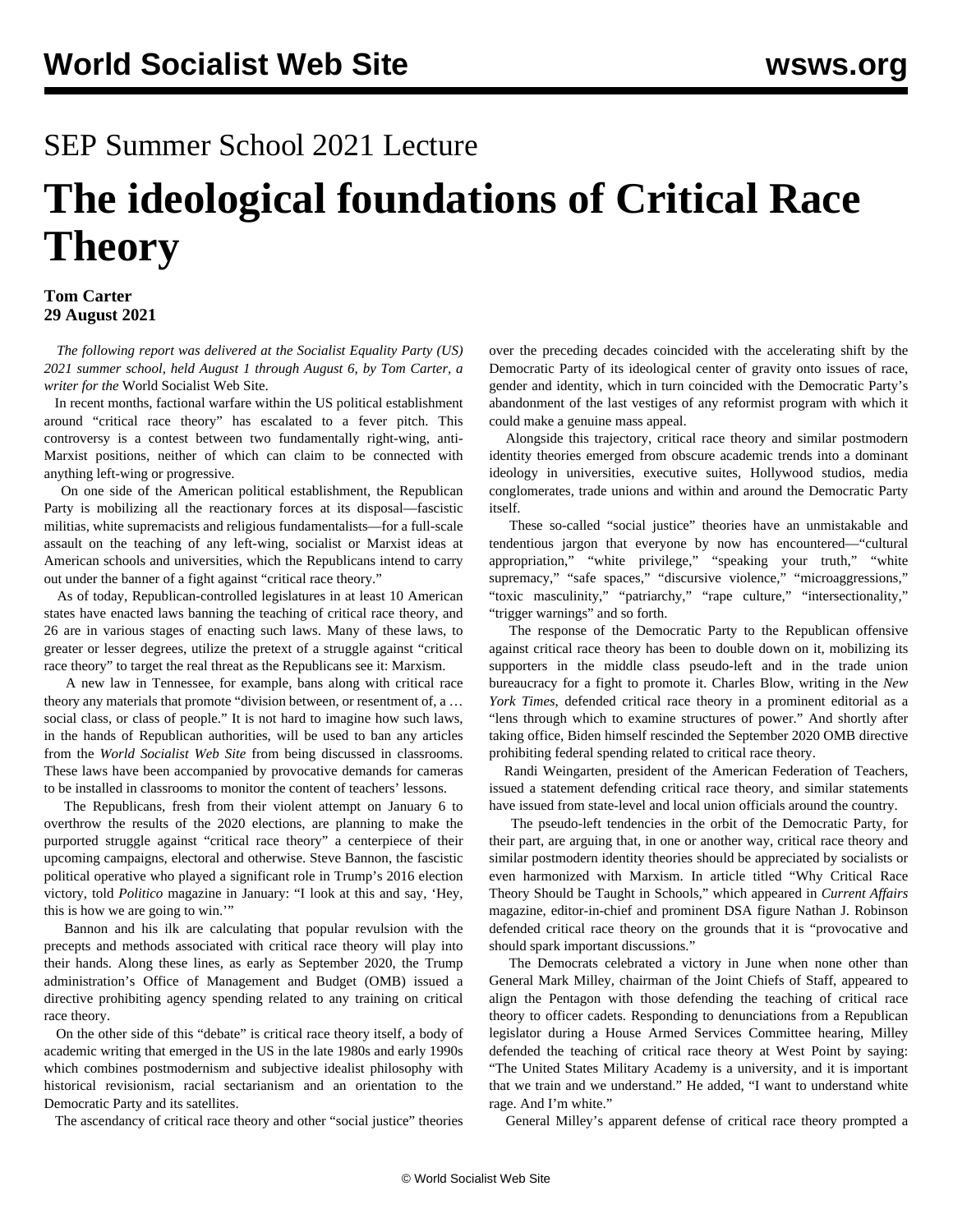wave of disappointed and bitter denunciations from the Republican ranks and Trump himself, along with enthusiastic saluting from the Democratic side.

 The Republican offensive against critical race theory grows out of and was made possible to a significant degree by the Democrats' embrace of the *New York Times*' 1619 Project. The Republicans responded to the 1619 Project with the so-called "1776 Report," issued in the final days of the Trump presidency, which [demanded](/en/articles/2021/01/30/1776-j30.html) that America "restore patriotic education" and purge schools and universities of any teachings that are "contrary to America's principles." And the Republicans are now putting these threats into practice.

 A central conceit of this whole official "debate" is that critical race theory represents something left-wing or even Marxist. This is often taken for granted both by its Republican-aligned detractors and by its Democrataligned advocates.

 While genuine Marxists certainly oppose the drive by the Republicans to purge the schools of "unpatriotic" literature, it must be made clear that critical race theory, for its part, has absolutely nothing in common with Marxism.

#### **The roots of critical race theory in postmodern subjective idealism**

 Critical race theory is a broad current, with many tributaries flowing into it and many offshoots flowing out of it. One can go to a library and walk down aisle upon aisle of shelves of this material, which at a surface level comprises many diverse and even internally contradictory trends that have emerged and shifted over time.

 In characterizing this whole current, it is therefore useful to begin at the most basic level with its fundamental philosophical conceptions, the heritage of which can be traced to postmodernism and the conceptions advanced by the Frankfurt School. This is the "critical theory" from which "critical race theory" emerges.

 This protracted ideological trajectory has been analyzed extensively elsewhere, including in David North's *Marxism, History & Socialist Consciousness* (2007) and *The Frankfurt School, Postmodernism and the Politics of the Pseudo-Left: A Marxist Critique* (2015), but it will suffice for the purposes of this lecture to review a few of the characteristic conceptions.

 In the book *Dialectic of Enlightenment* (1944), Theodor Adorno and Max Horkheimer, two leaders of the Frankfurt School, concluded that the Enlightenment was to blame for all the authoritarianism and barbarism that characterized the first half of the 20th century, on the grounds that it was all the inevitable result of a misguided attempt to exert control over nature through science and reason. Adorno would go on in *Negative Dialectics* (1966) to claim that all systemic thought is inherently authoritarian.

 The postmodernists took as their starting point this rejection or denigration of science, reason and Enlightenment rationalism—this is the "modernity" that they claim to have moved beyond—and proceeded to declare their "incredulity to all meta-narratives," in the phrase of postmodernist philosopher Jean-François Lyotard.

 According to the postmodernists, scientific understanding constitutes only one "web of reality" or "way of knowing" or "narrative" or "discourse" among many—and a discredited, authoritarian one at that—so it is impermissible to speak in terms of universal truth, or of an objective reality outside and independent of human minds, to which human thoughts can reliably correspond and which human collective activity can effectively change or improve.

To cite one characteristic example, there is an anthology of writings

titled *Webs of Reality: Social Perspectives on Science and Religion*, published by Rutgers University Press in 2002, which presents its subject matter as follows:

 "We explore some of the similarities between religion and science that stand out when they are treated as social structures and as systems of meaning … What we find is that the so-called scientific worldview is itself implicitly religious."

 I am not singling out this book as especially significant. It just serves as only one of countless illustrations one could provide of the application of the postmodern framework. According to postmodernism, there is no scientific understanding of the world that corresponds with objective reality. Science and religion are merely different "communities," different "discourses," each with its own "web of reality," neither of which is in any fundamental sense more legitimate than the other.

 Conceptions flowing from these basic postmodern philosophical ideas find expression throughout the writings of the proponents of critical race theory, who employ phrases such as "naming one's own reality" and "speaking your truth."

 Because scientific reasoning is a discredited "narrative" associated with past oppression, according to critical race theory, particular emphasis is placed on what is called "personal storytelling," and in particular, on the dramatic recounting of intensely emotional experiences.

 As Jeanette Haynes Writer, a proponent of critical race theory, put it: "The goal of CRT [critical race theory] is to construct an alternative reality by naming one's reality through storytelling and counterstorytelling; thus, the advantage of CRT is the voice that it provides people of color."

 The concept of "personal storytelling" gives critical race theory as a body of writing one of its distinctive features. One opens a treatise on a historical or sociological topic and finds chapters devoted to the personal reminiscences of the author. "Speaking your truth" in this way is regarded as an entirely legitimate way to "prove" an idea—and indeed, even more legitimate than the discredited old method of employing objective facts, figures and logical arguments.

 Whatever the intentions of the adherents of this theoretical framework, it must be said at the outset that these conceptions in themselves are not without patronizing and frankly racist implications. It is as if to say: "Facts and logical reasoning about objective reality are for white people, so people of color use personal storytelling instead."

 Notwithstanding the occasional invocation of Marx, these conceptions constitute, in precise philosophical terms, various forms of subjective idealism, or conceptions flowing from a belief in the primacy of thought over matter and a skepticism towards the correlation between thought and an objective reality independent of individual consciousness.

 Subjective idealism constitutes the polar opposite of the philosophy of Marxism, historical materialism, which is grounded on the conceptions that matter precedes thought and that human thought can grasp and understand objective reality—the same objective reality that people of all races inhabit—and through conscious and collective human activity, change and improve it.

 These basic philosophical conceptions are key to distinguishing critical race theory from Marxism—and why it is impossible to speak of commingling or combining any of the postmodern "social justice" theories like critical race theory with a Marxist critique of capitalism.

 It is hoped that this lecture, if it accomplishes nothing else, makes this point perfectly clear: when we are talking about critical race theory versus Marxism, we are talking about two completely different, completely irreconcilable and completely incompatible theoretical frameworks, all the way down to their most basic philosophical roots.

 In the period leading up to the Russian Revolution, Lenin was compelled in 1909 to produce an entire treatise on philosophy, *Materialism and Empirio-Criticism*, in which he vigorously defended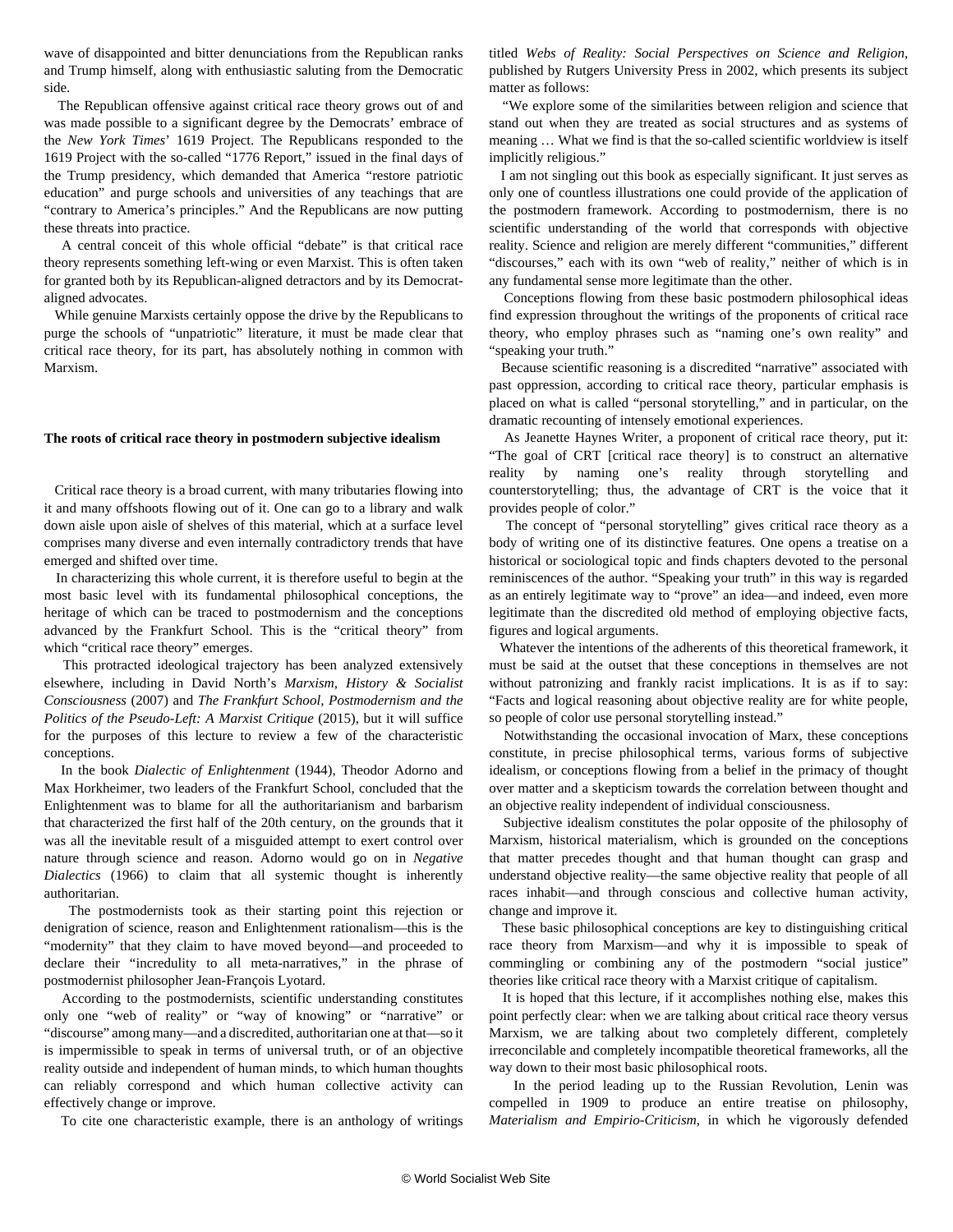Marxism from various forms of subjective idealism masquerading as "improvements" on the philosophical foundations of Marxism. And likewise, during the struggle with the petty-bourgeois opposition in the Socialist Workers Party, Trotsky was compelled in 1939 to write "The A-B-C of Materialist Dialectics," in which he patiently reiterated fundamental conceptions that to Marxists are so basic that they are like learning the alphabet.

 Cliff Slaughter, in *Lenin on Dialectics*, explained: "It is only on the basis of seeing the existence of objective reality independent of human consciousness as 'the main thing' that Lenin is able to make the great contribution … which he does in the [Philosophical] Notebooks. Only a materialist understanding of the active role of human practice in the real world could form the basis for the richness of Lenin's conceptions, for it is from that real world that the infinitely expanding and enriched truth of human understanding is derived."

 With the approach of a new cycle of revolutionary upheavals in our time in the 21st century, we can expect to find ourselves likewise compelled again and again to defend the most basic conceptions of Marxism from the corrupting influence of liberal university and establishment figures, who will more and more aggressively seek to displace them with various forms of subjective idealism.

 The subjective idealist and postmodern roots of critical race theory are expressed in the concept of constructing an "alternative reality" according to one's individual desires, of "truth" being individual to each person, and the fixation on policing everyday language—or what the postmodernists would call "problematizing dominant discourses."

 The subjective idealist and postmodern roots of critical race theory are also expressed in another trope common to identity politics that is embraced by critical race theory—that only certain minorities have "standing" to speak about racism, and that statements by non-minorities are presumptively illegitimate by virtue of the "standpoint" of the person speaking. This conception, which is central to critical race theory, is described as "standpoint epistemology."

 "Minority status," write Richard Delgado and Jean Stefancic, leading proponents of critical race theory, "brings with it a presumed competence to speak about race and racism."

 This central precept of critical race theory is like arguing that a doctor has no business diagnosing a patient because the doctor has not personally experienced the subjective personal discomfort resulting from the patient's condition. According to this postmodernist framework, the patient would be the only person "presumed competent" to opine regarding his or her condition, because the patient has experienced the symptoms, while the doctor's diagnoses would be regarded as presumptively illegitimate on account of the doctor's "standpoint."

 These anti-scientific conceptions are wrong at the most fundamental level about how human knowledge and understanding work. The doctor in this example has not personally experienced the patient's subjective feeling of discomfort, but the doctor may discover and understand objectively the bacteria that is causing it, and he or she may be able through scientific methods to make a diagnosis and prescribe treatment that saves the patient's life. Meanwhile, the patient's subjective feeling of discomfort does not automatically give the patient any special insight into the objective cause of the disease. Human beings suffered from bacterial diseases for millennia without understanding what caused them and without being able to cure them. The patient goes to the doctor because the subjective experience of the symptoms of the disease is not sufficient by itself to understand what the disease is or how to cure it.

 This brings us to the concept of race itself, as it used by the critical race theorists. Race, it should be said at the outset, from the standpoint of Marxism as well as modern science, is not a coherent biological or even sociological category.

With the discovery and analysis of DNA, it can be stated categorically

that from the standpoint of biology, there is no such thing as race. Moreover, any attempt in the present day to categorize individual Americans into members of a "white race" and a "black race" would itself be arbitrary and reactionary. How would that determination be made? Based on what criteria? It would necessarily require reviving and reinstating racist tropes such the "one-drop rule" associated with the era of Jim Crow apartheid, which categorized as black any individual with a single black ancestor.

 Critical race theory acknowledges that race is socially constructed, in the sense of not being biological, but that only makes it possible to deploy the subjective idealist conceptions borrowed from postmodernism to breathe new life into these racial categories.

 Kimberlé Crenshaw, a founder of critical race theory, says this more or less directly: "While the descriptive project of postmodernism of questioning the way in which meaning is socially constructed is generally sound ... to say that a category such as race or gender is socially constructed is not to say that the category has no significance in our world. On the contrary, a large and continuing project for subordinated people—and indeed, one of the projects for which postmodern theories have been very helpful—is thinking about the way power has clustered around certain categories and is exercised against others."

 Crenshaw takes up the distinction between the statement "I am Black" on the one hand and the claim that "I am a person who happens to be Black" on the other hand, and she embraces the former on the grounds that it "takes the socially imposed identity and empowers it as an anchor of subjectivity."

 In the book *Appropriating Blackness: Performance and the Politics of Authenticity*, to cite another example of the way these concepts are employed, E. Patrick Johnson describes "blackness" as "the ways in which the 'living of blackness' becomes a material way of knowing."

 The implication flowing from of these postmodern concepts is that race comes to be understood not as a form of a subjective prejudice in the mind of the bigot, but as a fundamental defining feature of each person's separate existence and "way of knowing," an "anchor of subjectivity" in Crenshaw's words, a condition upon which all of a person's knowledge and beliefs about the world are contingent. The logical endpoint of the operation of these postmodern and subjective idealist conceptions is that a person's race not only determines the "reality" that person lives in, but also that people of different races inhabit, quite literally, different "realities."

#### **Critical race theory and racial sectarianism**

 While its philosophical roots are in postmodernism and subjective idealism, what gives critical race theory its essential character is the addition of another ingredient: racial chauvinism and separatism, which itself has its roots in the right wing of American petty-bourgeois black nationalism.

 Critical race theory takes the rejection of the Enlightenment from the Frankfurt School and postmodernism and adds a racial spin. According to Delgado and Stefancic, critical race theory challenges "Enlightenment rationalism" by questioning whether "Western philosophy is inherently white by its orientation, values, and method of reasoning."

 Delgado himself published an annotated bibliography in 2012 observing candidly, "An emerging strain within CRT holds that people of color can best promote their interests through separation from the American mainstream. Some believe that preserving diversity and separateness will benefit all, not just groups of color."

This amounts to nothing more than a perverse revival of the old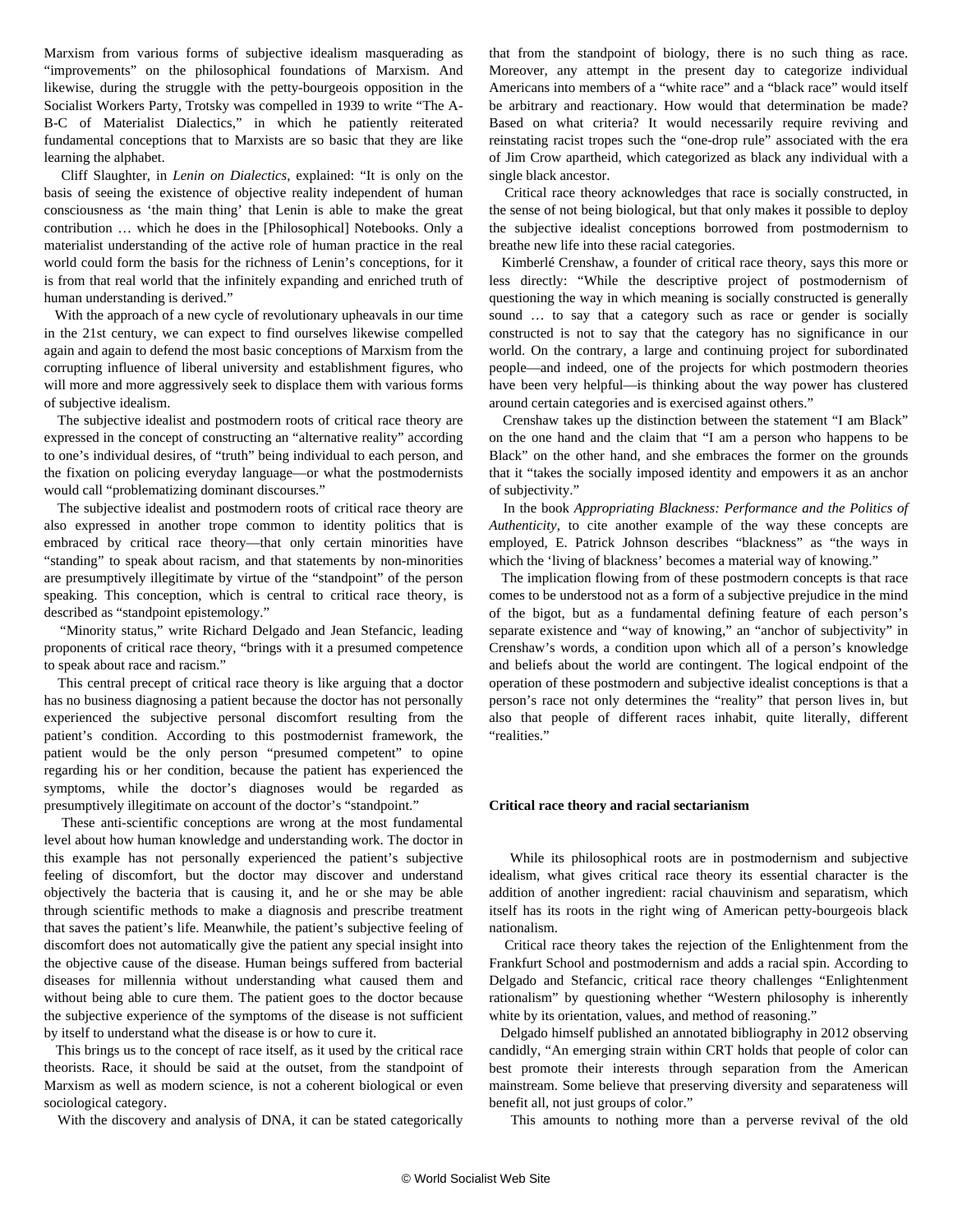segregationist slogan of "separate but equal," which was associated with the Ku Klux Klan and the 100-year regime of Jim Crow apartheid in the American South. According to this theory, it is in the best interest of all races to live separately and not to integrate.

 This right-wing perspective is reactionary in the most direct and literal sense. It would represent undoing the progressive work of generations of people who worked and fought and sacrificed together to overcome racial division and prejudice, to break down barriers, to unite and to integrate.

 This reactionary racial sectarianism—which is reflected in demands within and around the Democratic Party for racial reparations, racial quotas and racial preferences, together with racially segregated classrooms, which they call "safe spaces," or "African-American cultural immersion programs"—is entirely consistent with the essential theoretical framework, conceptions and methods of critical race theory.

 According to critical race theory, inequality and injustice are explained as the result of "white privilege" or "white skin privilege," which is a system of racial benefits that American society is allegedly organized around bestowing to white people at the expense of black people.

 In the language of critical race theory, "whiteness" is a form of "property" that is allegedly possessed by all white people, no matter what position they occupy in society, and whether those people are conscious or unconscious of their participation in "White Supremacy." This conception, a key centerpiece of critical race theory, was advanced in a 1993 law review article by Cheryl Harris which sought to interpret a long list of legal decisions in the American judicial system as implicitly employing this concept.

 What this means is that a homeless man sleeping on the streets of Los Angeles who happens to be white has a "property" interest in his "whiteness" that makes him in some meaningful way richer than Oprah Winfrey (net wealth \$2.7 billion), at least from the standpoint of this key form of "property," and therefore makes him complicit in the regime of "white privilege" and "white supremacy."

 When critical race theorists employ terms such as "white supremacy" and "structural racism," they are not merely arguing that *de facto* discrimination is widespread in the United States, which is undoubtedly true as a statistical fact. Instead, these terms refer to the conception that the entire society is positively organized around the principle of advantaging "white people" at the expense of disadvantaging "black people." Accordingly, for the adherents of critical race theory, it is not a question of *whether* racism is expressed in any given social phenomenon, but a question of *how* racism is expressing itself in that phenomenon, given that generalized racism on the part of all white people is supposedly the organizing principle of the whole society.

 How does critical race theory explain the epidemic of police brutality? The answer is that it is a product of generalized racism on the part of all white people. Mass incarceration? Same answer. Government policy favoring the rich? Same answer. Low wages? Unsafe working conditions? High rent? Conditions in the schools? Same answer. Imperialist war? Flint water poisoning? Trump's victory in 2016? Same answer. The coup attempt on January 6? Generalized racism on the part of all white people. It is the explanation for everything.

 This approach cheapens and detracts from the real struggle to confront and eliminate prejudice, while helping to cover up the deeper social causes of inequality and injustice. The majority of victims of police killings in the US, for example, are white. While racism may explain the subjective motivations of individual police officers who disproportionately target black youth or carry out particular beatings, asphyxiations and shootings, it is not sufficient to explain the phenomenon as a whole—much less why the political establishment and both official political parties in the US defend the regime of arbitrary police terror.

 By explaining the epidemic of police brutality as the result of generalized and pervasive racism on the part of all white people, critical

race theory shifts the blame from the ruling class and the existing social order onto the mass of working people who are white, who are in no way responsible for police brutality and who themselves frequently fall victim to it.

 For critical race theory, concepts such as "white privilege," "white fragility" and "white supremacy" operate parallel to bourgeois feminist concepts such as "rape culture," "patriarchy" and "toxic masculinity," with "sexism" substituted for "racism" as the alleged generalized and "structural" prejudice at the root of all of society's problems.

 In the final analysis, these are all frameworks for transmuting social phenomena that are fundamentally the products of capitalism and class society into forms digestible to middle class identity politics.

 The concept of "intersectionality," which is central to critical race theory, is an attempt to reconcile these various competing postmodern identity frameworks with one another, with each of the various prejudices operating along the axis of a separate identity category, such as race, gender, body weight or sexual orientation.

 The principal function of the "intersectionality" framework in its current form is to displace the decisive role of class in history and society, relegating capitalism as a world economic system into "classism," one of a long list of other "-isms" or forms of subjective prejudice—if not eliminating class from the discussion entirely.

 In the book *Is Everyone Really Equal?,* which is a "social justice education" textbook aimed at students "from high school through graduate school," Robin DiAngelo and Özlem Sensoy use the framework of "intersectionality" to attack anyone attempting to introduce class into a discussion about injustice and inequality. The authors imagine someone saying, "The true oppression is class. If you eliminate classism then all other oppressions disappear." They identify this statement as a form of "channel switching," one of several forms of psychological "denial and resistance" and "willful ignorance" displayed by "dominant group members."

 They return to this theme repeatedly, later classifying under the subheading "misconceptions about class" the following statement: "Class is the true oppression. If we eliminate classism we will eliminate racism."

 In another publication entitled "Whites Receiving Feedback on Racism and Responding from the Mainstream Framework: Above & Below," DiAngelo suggests that a white person saying "the real oppression is class" functions to "maintain white solidarity," "protects white privilege" and "protects racism."

 This basic sentiment, by the way, was echoed by Alexandria Ocasio-Cortez, who recently attacked those who advocate a "class essentialist" position as essentially racist.

 Let me answer this for just a moment. For Marxists, yes, we plead guilty to being "class essentialists." Class for us is not just another form of subjective prejudice. Marx's contribution to human knowledge and understanding was not simply the observation that some people have more wealth and power than others. That much has been common knowledge for millennia.

 What Marx discovered was nothing less than the law-governed dynamic driving the development of human civilization, based on a scientific examination of the development of productive forces, tracing the way that social classes correspond to specific social relations of production which arise from and then come into contradiction with those forces. Looking back over the entire preceding history of mankind, Marx was able to confirm everywhere the operation of these laws of socioeconomic development, providing new insight into the past.

 And looking forward, Marx's discovery made possible, for the first time in human history, fully-conscious politics, making it possible to deliberately align the program and strategy of a revolutionary movement—or a revolutionary government—with the objective interests of objectively existing social forces. It is possible, therefore, for Marxists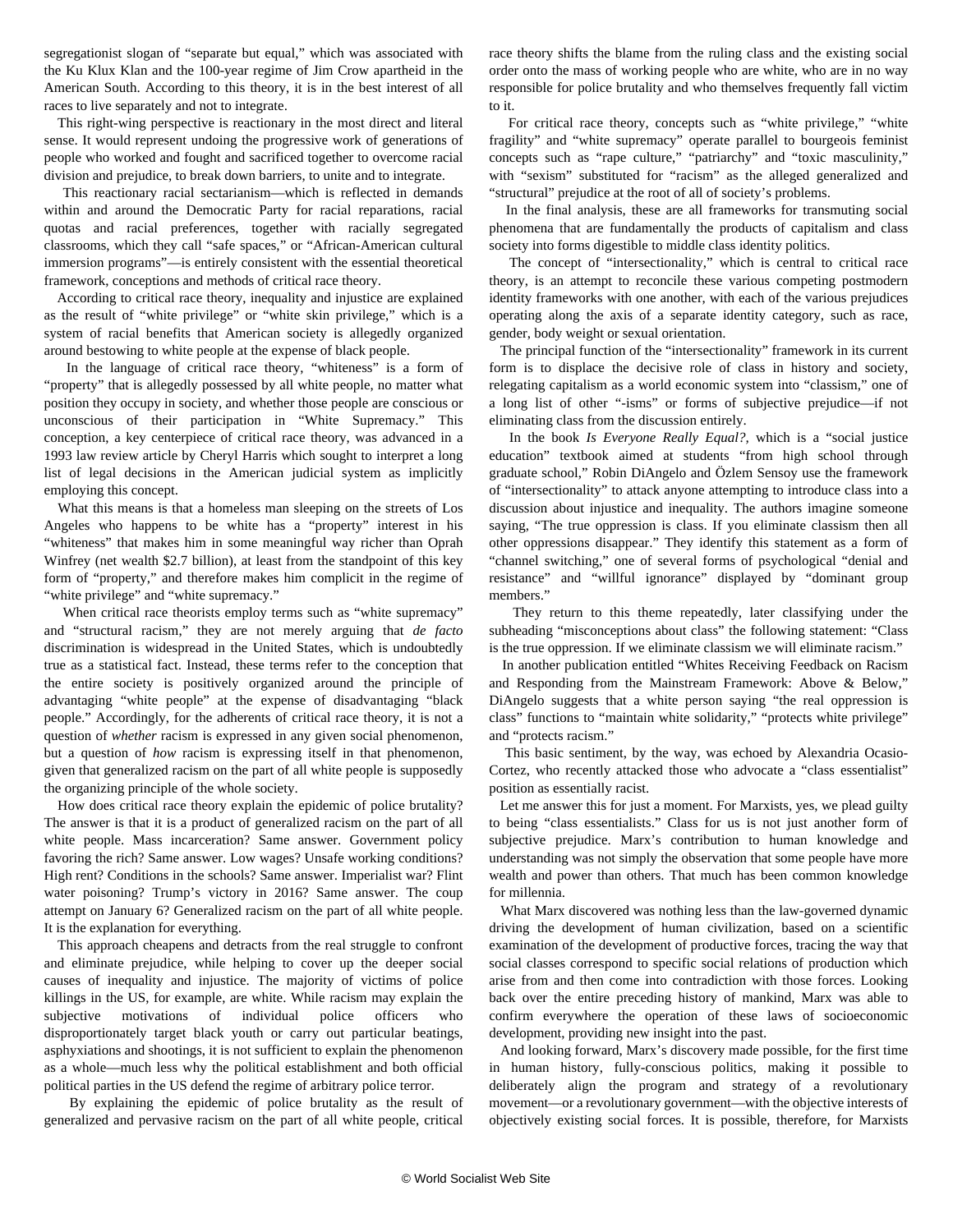active in the class struggle to study and analyze how the objective interests of social classes are expressing themselves in one or another way in that historical process—for example, in the choice of profits over human life in the refusal to contain the pandemic.

 One can talk objectively about a historically revolutionary class, but it is not possible to talk about a "historically revolutionary race," or for that matter a "historically reactionary race." Any attempt to base politics on supposed "racial interests" in our world would be totally false and reactionary. Millions of people of all races have died from a preventable pandemic, not because of racial interests, but because of class interests. That is the answer to "intersectionality." Comparing race and class is apples and oranges—two completely different categories and two completely different things. Racism, on the one hand, is a form of subjective and unscientific prejudice; class, on the other hand, is the key to understanding all human history, society and politics.

 What perspective do these practitioners of racial politics offer for a person who wants to fight against racism and other forms of injustice, but who happens to be white? Given the racism allegedly embedded in the existential core of every white person, the prognosis is bleak. White people, as explained above, have no "standing" to discuss or even understand racism, according to critical race theory, so they can only be instructed to be silent and prescribed a bizarre form of therapy.

 The book *Me and White Supremacy*, by Layla F. Saad, offers one such four-week course of study for the repentant white reader: "Day 1: You and White Privilege. Day 2: You and White Fragility. Day 3: You and Tone Policing. Day 4: You and White Silence. Day 5: You and White Superiority. Day 6: You and White Exceptionalism. Day 7: Week 1 Review."

 This 200-plus page tract, which future historians will catalog as a specimen of a disoriented intelligentsia going utterly out of its mind, is characteristic of a whole cottage industry of self-flagellating "self-help" books now being issued for the alleged benefit of white people, along with corporate leadership seminars and diversity workshops, which are designed to force white people to "confront" their own alleged unconscious racism.

 There is good money to be made for those who have hitched their wagons to this tendentious nonsense. DiAngelo herself recently charged \$12,000 for just one seminar at the University of Kentucky and \$20,000 for one three-and-a-half-hour workshop at the University of Connecticut. She typically charges between \$10,000 and \$15,000 per event. Tim Wise, author of the book *White Like Me*, likewise charges a speaking fee in the \$10,000 to \$20,000 range.

 An eight-hour day on the federal minimum wage, by contrast, amounts to \$58, and comes out to about \$15,000 for a year of full-time work.

 These pricey "workshops" for white people resemble nothing so much as the "gay conversion therapy" practiced by Christian fundamentalists—in that the whiteness, like the homosexuality, can never be completely purged, but can only be meditated upon as a perpetual source of shame and guilt for the person so unlucky as to have been born in such a sinful condition.

 The Times' Project is a politically-motivated falsification of history. It presents the origins of the United States entirely through the prism of racial conflict.

 One of the most toxic manifestations of this intensely subjective current is the insistence that all personal relationships (marriages, friendships, family ties) must be transformed into the preferred battlegrounds for waging "political" struggle for "transformational change." Inductees of this ideology are urged to "educate" friends, spouses, lovers, co-workers and parents by forcing them to "struggle with" their alleged "unconscious racism."

 One feels that anyone who honestly attempts to put these precepts into practice with their friends will quickly find themselves without any, and that the lesson for anyone contemplating a romantic relationship across racial lines is that any effort to bridge the gap between these utterly separate "realities" will be so demanding and perilous that one should give up before even trying. In practice, while these theories posture as "anti-racist," their effect is the opposite: to poison the atmosphere with obsessive fixation on race in every social interaction.

 This is all foul garbage—and, frankly, often an expression of racial prejudice in its own right. One anthology of writings titled *Critical Whiteness Studies*, edited by Delgado, presents uncritically an interview with Noel Ignatiev, co-editor of a magazine titled *Race Traitor*, a one-time Stalinist and former participant in the Students for a Democratic Society, who states: "We believe that so long as the white race exists, all movements against what is called 'racism' will fail. Therefore, our aim is to abolish the white race."

 These practitioners of racial politics are expressly hostile to any aspiration of uniting human beings throughout the world in a progressive and egalitarian global culture. In a chapter of *Me and White Supremacy* devoted to "cultural appropriation," a concept that constitutes a major ideological tenet of critical race theory, Saad directly argues that the idea of "cultural sharing" as a "way to solve racism" is "flawed."

 According to the retrograde, repressive, anti-artistic concept of "cultural appropriation," which involves judging art on the basis of race, different artistic objects, motifs, genres and styles are "owned" by different races, which can only be performed or appreciated (or profited from) by members of that particular race. Therefore, anyone attempting to make art that does not "belong" to the artist's race is guilty of illegal "appropriation."

 Within this reactionary framework, artists are admonished to "stay in their lane," restricted to performing and consuming the cultural products of "their" race. This is a framework that plays directly into the hands of the far right, and with which white-supremacist Proud Boys and neo-Nazis would enthusiastically agree.

 At a time when humanity is increasingly integrated on a global scale via the Internet, a development that is full of progressive potential for art and culture worldwide—with young people improvising, adapting and exploring dances and music from all around the world via TikTok and other social media platforms—the racial sectarian adherents of critical race theory throw up their hands and object to "cultural sharing."

 In the same chapter of *Me and White Supremacy*, Saad goes on to reject any aspiration towards "color-blindness." In a highly revealing passage, she rejects the idea that "we should act like one giant human culture who share everything equally would work if not for racism and the existence of privilege."

 This amounts to a repudiation of everything that was in fact progressive in the civil rights struggles in the United States in the 1950s and 1960s, which united masses of people of all races around the demand for legal equality.

 There is a left-wing critique of the civil rights struggles, to the extent those mass struggles were limited by a national-reformist framework, and to the extent that they achieved formal legal equality but not genuine social equality. And inequality and injustice persisted in the decades after these struggles receded and persist to this day. But critical race theory draws from these experiences an essentially pessimistic and reactionary conclusion, rejecting as misguided the aspiration towards a united struggle for equality itself.

#### **The embrace of critical race theory by the Democratic Party**

Critical race theory emerged as a distinct trend in the late 1980s and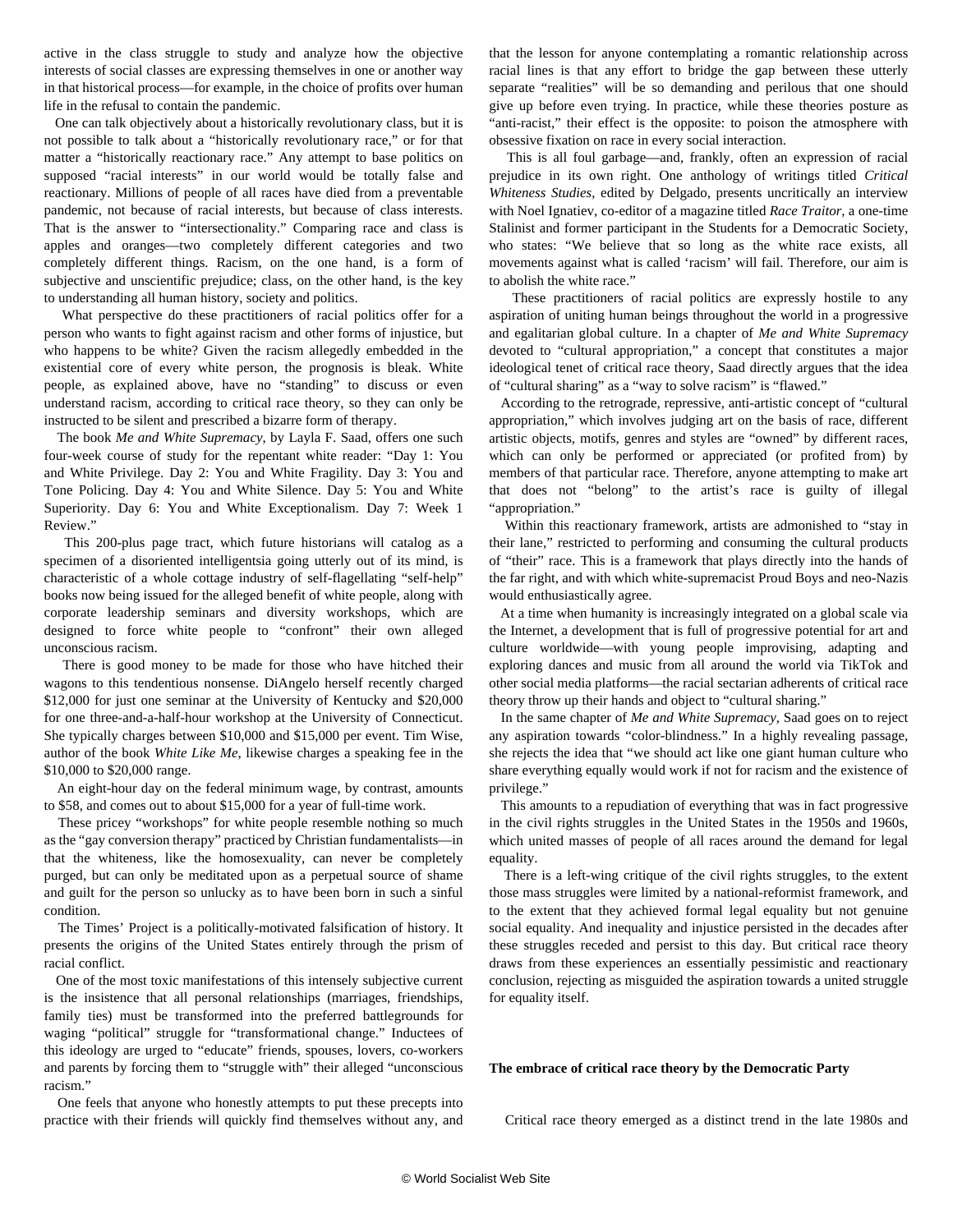1990s in obscure corners of American academia, a time frame that coincided with the liquidation of the USSR, the receding of the tide of struggles for social equality that had characterized the previous decades and the jettisoning by the Democratic Party of the last vestiges of any commitment to social reform.

 While some of the concepts and themes can be traced into the preceding decades, including writings of the Harvard law professor Derrick Bell, the first academic event centered on critical race theory in its current form is generally held to be a 1989 workshop retreat near Madison, Wisconsin, called "New Developments in Critical Race Theory." As organizer Kimberlé Crenshaw would go on to candidly acknowledge, there were no "new developments" because it was the first ever event dedicated to discussing the theory: "Sometimes you gotta fake it until you make it," she later said.

 The 1990s were a period of reaction worldwide and in the United States in particular, featuring a succession of wars of imperialist aggression under both Democratic and Republican administrations, with the Democrats themselves championing "law and order" campaigns at home while the Republicans embraced "family values."

 Critical race theory, in this context, did not emerge out of any mass social struggles or campaigns for equality or democratic reforms, but spawned and festered in the corners of middle class academia during a period of reaction. Nurtured in an atmosphere of bitter disappointment and subjective demoralization, it collected in anthologies of literary criticism, legal commentary and other nodes in the humanities departments.

 For all its pretensions of being "radical" and even "revolutionary," its content was always essentially anti-working class, anti-Marxist and antisocialist: middle class academics venting their anger against the working class for the failure of previous struggles, concluding that these struggles failed because the vast majority of "white people" are hopelessly racist and sexist and unworthy of any role in history.

 Critical race theory also represented, to be perfectly blunt, a means for ex-radical middle class academics to carve out a comfortable space to make money for themselves. The dirty secret of this whole vast exercise in hypocrisy is that for all the denunciations of "privilege," it is figures like DiAngelo, whose net worth is likely in the six or seven figures, and Nikole Hannah-Jones, with a net worth estimated around \$3 million, who are the real beneficiaries of privilege.

 In a succession of presidential campaigns, including the Obama election campaigns in 2008 and 2012, together with the Hillary Clinton campaign in 2016, followed by the promotion of the #MeToo campaign beginning in 2017 and the 1619 Project in 2019, the Democratic Party turned more and more sharply to issues of race, gender and other forms of identity to mobilize sections of middle class professionals, students and young people behind its right-wing, imperialist policies. As part of this process, critical race theory rapidly gathered momentum—and as of today, it can be said that for all intents and purposes it has been embraced as the crown philosophy of America's oldest imperialist party.

 As a theoretical tendency, critical race theory is quite compatible with nationalism, capitalism and the ideological requirements of US imperialism. Crenshaw herself recently gave a widely featured interview on CNN, in which she claimed that "critical race theory is not antipatriotic. In fact, it is more patriotic than those who are opposed to it…"

 The practitioners of racial politics make an approach to young people angered by police brutality and by the persistence of racism. Young people in the US, like their counterparts around the world, instinctively hate all forms of bigotry and prejudice. They mistrust the flag-waving patriotic version of their country's history and intuitively sense that there is something deeply wrong with the whole society. But the purpose of racial politics is to capture and derail those natural and healthy sentiments, channeling them away from class solidarity and revolutionary Marxism and into the framework of middle class opportunist politics within and around the Democratic Party.

 Critical race theory has no unified international perspective. Its adherents focus their attention almost exclusively within the geographic boundaries of the United States, seldom stopping to ask themselves what the implications of their theory would be if applied beyond America's borders.

 For example, if racial division explains all the conflicts and ills of American society, then it would follow that countries that are more ethnically homogeneous, like Iceland and Japan, would be paradises free of any form of social inequality and injustice. Alas for critical race theory, that is obviously not the case.

 When the practitioners of racial politics do turn their attention outside the borders of the US, the results can be cringeworthy and downright horrific, as on the occasion in 2019 when 1619 Project author Nikole Hannah-Jones took up the question of the [Holocaust.](/en/articles/2019/11/26/1619-n26.html)

 Socialism, meanwhile, has always stood for equality, and the struggle of scientific socialists for equality around the world stretches back a century and a half before the phrase "critical race theory" was ever uttered. Since coming onto the scene mere decades ago, the proponents of critical race theory have done nothing to contribute to that struggle and have instead only befouled the air with their pompous postmodern jargon and vicious race-baiting.

 Marxists have a long and proud history of opposing all forms of prejudice and division within the working class, and of rejecting the category of race as having any explanatory value in the historical process. Even the long tradition of using the word "comrade" within the Marxist movement has itself underscored that every fighter who joins the struggle for socialism is on equal footing.

 There is no value whatsoever to a method that proceeds from an assumption that racial divisions, socially constructed or otherwise, constitute a primary or decisive factor in history and social conflict. Such conceptions should be rejected absolutely and categorically.

 Seeking to explain Trump's January 6 coup attempt, for example, as the product of "white rage" is no more helpful than an astrologer's quest to discover in that same phenomenon an expression of the movements of the planet Jupiter. From any objective scientific standpoint, the one simply does not help explain the other.

 The embrace of critical race theory by the Democratic Party reached its high-water mark, at least to date, with the promotion of the *New York Times*'s 1619 Project. But the Democratic Party has shown no signs of changing course.

 It is important to recall that in an earlier period, the American ruling class rejected the race-obsessed historical revisionism that came to be associated with critical race theory. The *New York Times* itself once vigorously defended Lincoln against accusations that he could be understood only as a racist. The maintenance of a "national idea" independent of race was previously seen as key to the long-term stability of American society and politics.

 The more recent *volte face* to embrace racial sectarianism has a shortsighted and desperate character. Unable to make a popular appeal on the basis of a genuine improvement in living and working conditions for masses of people, the Democrats have to resort to emotional appeals to various forms of prejudice, envy and mistrust. But the incessant talk of "white privilege" and "white fragility," as Bannon gleefully anticipates, will have the effect of driving workers into the arms of the far right and, in fact, undermining the real struggle to expose and eliminate prejudice.

 Thirty years have passed since the outbreak of the Yugoslav Wars, which were triggered by the reintroduction of capitalism in the former Yugoslavia.

 The nationalist movements that were quickly thrown together by the newly enriched Stalinist ex-bureaucrats, who were unable to give any progressive coloration to their shameless looting operations, based